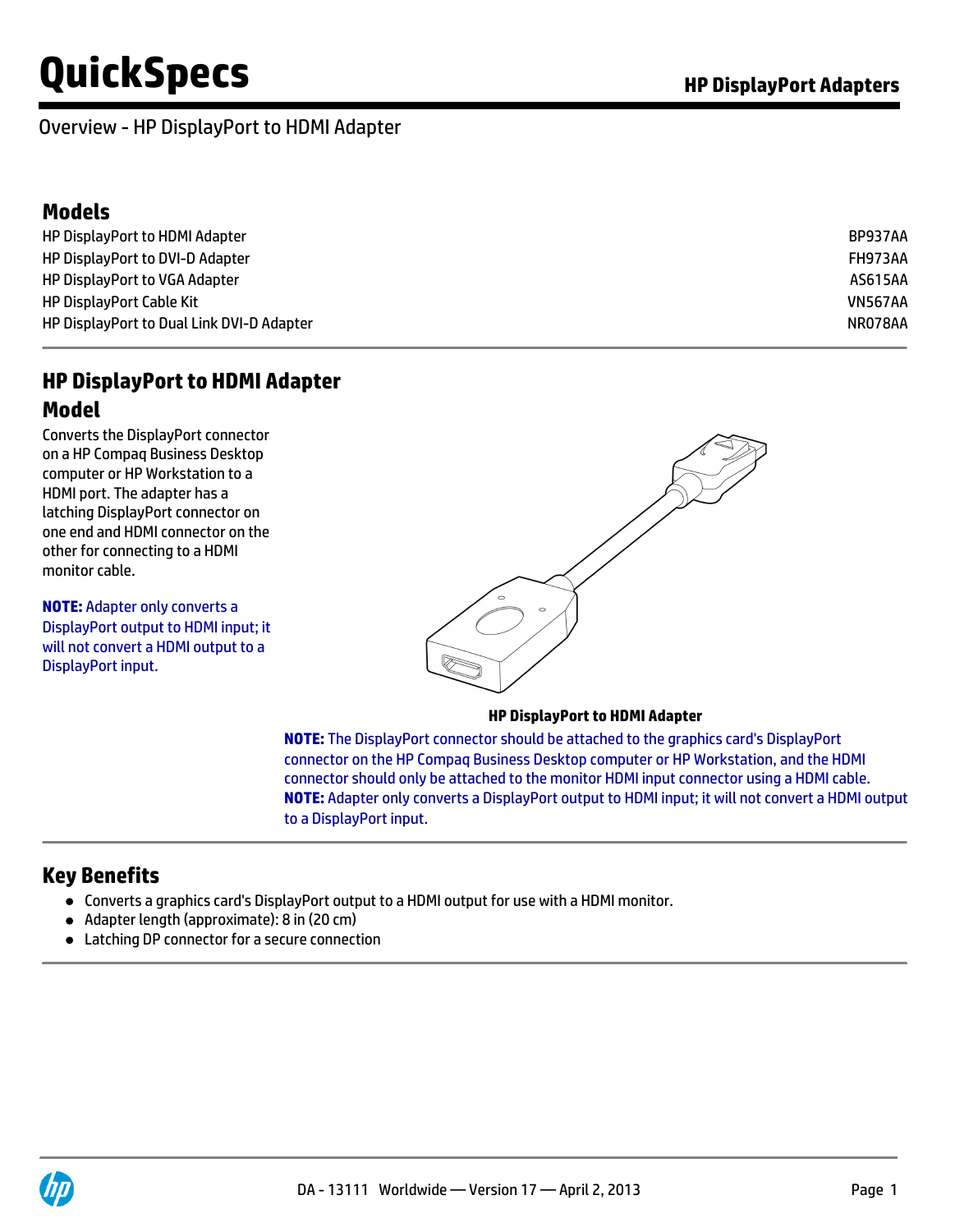#### Overview - HP DisplayPort to HDMI Adapter

# **Compatibility**

The HP DisplayPort to HDMI Adapter supports the products listed below if they have a DisplayPort connector in the back of the system or if they have a graphics card installed that has a DisplayPort connector. DisplayPort outputs are sometimes notated by the DP++ icon. It supports all HP monitors that feature a HDMI interface.

HP Compaq 6000 Pro MT, HP Compaq 6000 Pro SFF, HP Compaq 4300 Pro SFF, HP Compaq 6005 Pro MT, HP Compaq 6005 Pro SFF, HP Compaq 6005 Pro USDT, HP Compaq 6200 Pro MT, HP Compaq 6200 Pro SFF, HP Compaq 6300 Pro MT, HP Compaq 6300 Pro SFF, HP Compaq 6300 Pro AiO, HP Compaq 8200 Elite SFF, HP Compaq 8200 Elite CMT, HP Compaq 8200 Elite MT, HP Compaq 8200 Elite USDT, HP Compaq 8300 Elite CMT, HP Compaq 8300 Elite MT, HP Compaq 8300 Elite SFF, HP Compaq 8300 Elite USDT, HP Compaq 8300 Pro AiO, HP Compaq 6305 Pro MT, HP Compaq 6305 Pro SFF, and HP rp5800 Retail System.

HP xw4600, xw9400, Z400, Z600 and Z800 Workstations, HP TouchSmart 9100.

**NOTE**: Please check this product's web page on HP.com for current compatibility information.

**NOTE:** Not all models are available in all regions.

# **Spares information**

HP DisplayPort to HDMI Adapter 617450-001

#### **Service and Support**

The DisplayPort to HDMI Adapter has either a one-year limited warranty or the remainder of the warranty of the HP product in which it is installed. Technical support is available seven days a week, 24 hours a day, by phone, as well as online support forums. Certain restrictions and exclusions apply.

### **Technical Specifications**

| <b>Connectors</b>               | DisplayPort plug and HDMI receptacle          |  |
|---------------------------------|-----------------------------------------------|--|
| Adapter length<br>(approximate) | $8.0$ in $(20.0 \text{ cm})$                  |  |
| Adapter weight                  | $0.10$ lbs $(0.05$ kg)                        |  |
| <b>Option kit contents</b>      | HP DisplayPort to HDMI Adapter, documentation |  |

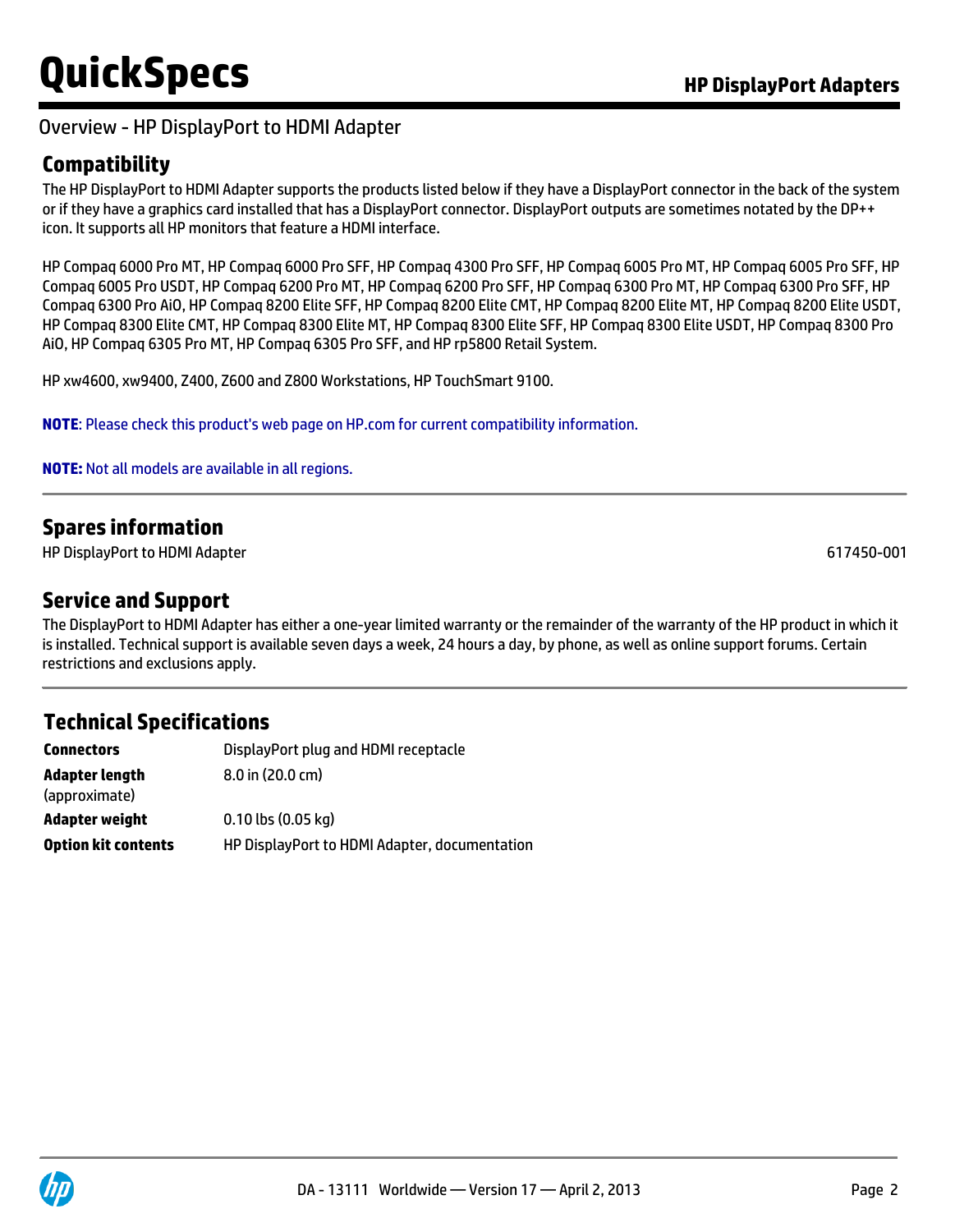Overview - DisplayPort to DVI-D Adapter

# **HP DisplayPort to DVI-D Adapter Model**

Converts the DisplayPort connector on a HP Compaq Business Desktop computer or HP Workstation to a single link DVI-D port. The adapter has a latching DisplayPort connector on one end and DVI-D connector on the other for connecting to a DVI-D monitor cable.



#### **HP DisplayPort to DVI-D Adapter**

**NOTE:** The DisplayPort interface should be attached to the graphics card DisplayPort Adapter on the HP Compaq Business Desktop computer or HP Workstation, and the DVI-D connection should only be attached to the monitor DVI-D interface. **NOTE:** Adapter only converts a DisplayPort output to DVI-D input; it will not convert a DVI-D output to a DisplayPort input.

#### **Key Benefits**

- Converts a graphics card's DisplayPort output to a DVI output for use with a Single Link DVI-D monitor.
- Adapter length (approximate): 8 in (20 cm)
- Latching DP connector for a secure connection

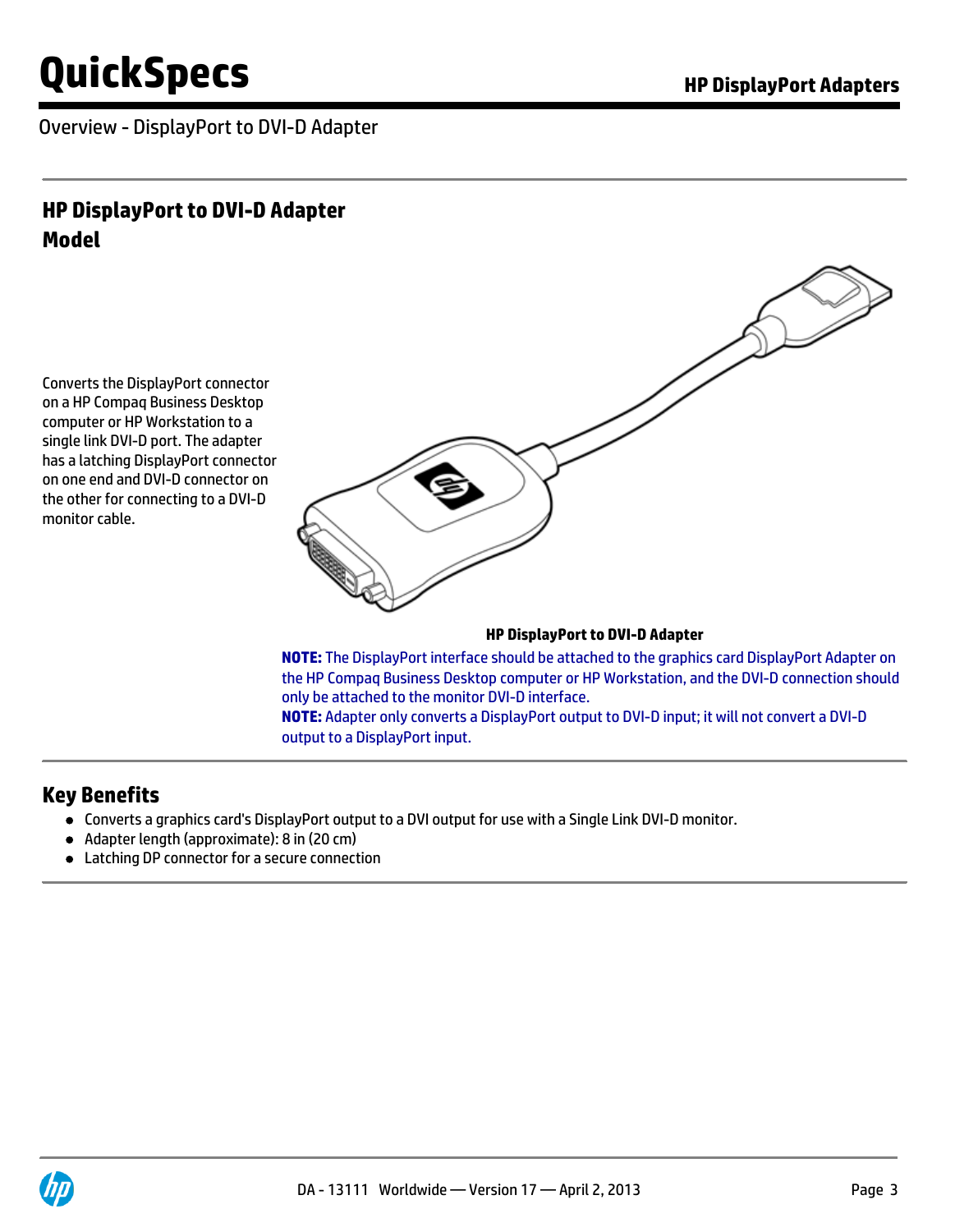#### Overview - DisplayPort to DVI-D Adapter

# **Compatibility**

The HP DisplayPort to DVI-D Adapter supports the products listed below if they have a DisplayPort connector in the back of the system or if they have a graphics card installed that has a DisplayPort connector. DisplayPort outputs are sometimes notated by the DP++ icon. It supports all HP monitors that feature single link DVI interface.

HP Compaq 6000 Pro MT, HP Compaq 6000 Pro SFF, HP Compaq 4300 Pro SFF, HP Compaq 6005 Pro MT, HP Compaq 6005 Pro SFF, HP Compaq 6005 Pro USDT, HP Compaq 6200 Pro MT, HP Compaq 6200 Pro SFF, HP Compaq 6300 Pro MT, HP Compaq 6300 Pro SFF, HP Compaq 6300 Pro AiO, HP Compaq 8200 Elite SFF, HP Compaq 8200 Elite CMT, HP Compaq 8200 Elite MT, HP Compaq 8200 Elite USDT, HP Compaq 8300 Elite CMT, HP Compaq 8300 Elite MT, HP Compaq 8300 Elite SFF, HP Compaq 8300 Elite USDT, HP Compaq 8300 Pro AiO, HP Compaq 6305 Pro MT, and HP Compaq 6305 Pro SFF.

HP xw4600, xw9400, Z400, Z600 and Z800 Workstations, HP TouchSmart 9100, HP rp5800 Retail System.

**NOTE:** Please check this product's web page on HP.com for current compatibility information.

**NOTE:** Not all models are available in all regions.

# **Spares information**

HP DisplayPort to DVI-D Adapter 662727-001

#### **Service and Support**

The DisplayPort to DVI-D Adapter has either a one-year limited warranty or the remainder of the warranty of the HP product in which it is installed. Technical support is available seven days a week, 24 hours a day, by phone, as well as online support forums. Certain restrictions and exclusions apply.

# **Technical Specifications**

| Connectors                 | DisplayPort and DVI-D single link connector    |
|----------------------------|------------------------------------------------|
| Adapter length             | $7.5$ in (19.0 cm)                             |
| Adapter weight             | $0.10$ lbs $(0.05$ kg)                         |
| <b>Option kit contents</b> | HP DisplayPort to DVI-D Adapter, documentation |

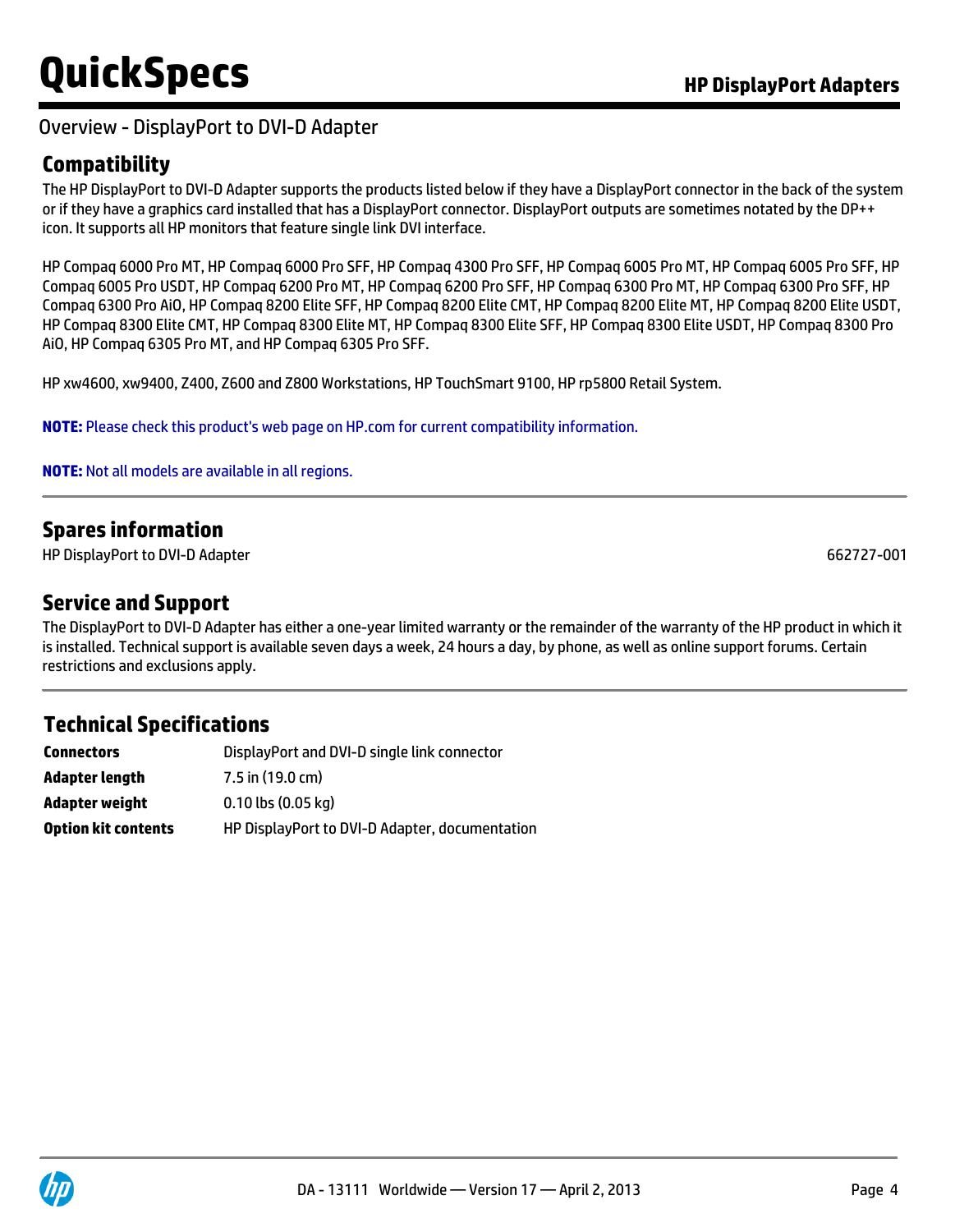Overview - DisplayPort to VGA Adapter

# **HP DisplayPort to VGA Adapter Model**

HP DisplayPort to VGA Adapter AS615AA

Converts the DisplayPort connector on a HP Compaq Business Desktop computer or HP Workstation to a VGA port. The adapter has a latching DisplayPort connector on one end that connects to the graphics source and VGA connector on the other for connecting to a VGA monitor cable. **HP DisplayPort to VGA Adapter**



**NOTE:** The DisplayPort interface should be attached to the graphics card DisplayPort Adapter on the HP Compaq Business Desktop computer or HP Workstation and the VGA connection should only be attached to the monitor VGA interface.

**NOTE:** Adapter only converts a DisplayPort output to VGA input; it will not convert a VGA output to a DisplayPort input.

#### **Key Benefits**

- Converts a graphics card's DisplayPort output to a VGA output for use with a VGA monitor.
- Adapter length (approximate): 8 in (20 cm)
- Latching DisplayPort connector for a secure connection

# **Compatibility**

The HP DisplayPort to VGA Adapter supports the products listed below if they have a DisplayPort connector in the back of the system or if they have a graphics card installed that has a DisplayPort connector. DisplayPort outputs are sometimes notated by the DP++ icon. It supports all HP monitors that feature VGA interface.

HP Compaq 6000 Pro MT, HP Compaq 6000 Pro SFF, HP Compaq 4300 Pro SFF, HP Compaq 6005 Pro MT, HP Compaq 6005 Pro SFF, HP Compaq 6005 Pro USDT, HP Compaq 6200 Pro MT, HP Compaq 6200 Pro SFF, HP Compaq 6300 Pro MT, HP Compaq 6300 Pro SFF, HP Compaq 6300 Pro AiO, HP Compaq 8200 Elite SFF, HP Compaq 8200 Elite CMT, HP Compaq 8200 Elite MT, HP Compaq 8200 Elite USDT, HP Compaq 8300 Elite CMT, HP Compaq 8300 Elite MT, HP Compaq 8300 Elite SFF, HP Compaq 8300 Elite USDT, HP Compaq 8300 Pro AiO, HP Compaq 6305 Pro MT, and HP Compaq 6305 Pro SFF.

HP xw4600, xw9400, Z400, Z600, Z800 Workstations, HP TouchSmart 9100, HP rp5800 Retail System.

**NOTE**: Please check this product's web page on HP.com for current compatibility information.

**NOTE:** Using the HP DisplayPort to VGA Adapter may require an update to the graphics driver installed on your system. To install the most up-to-date graphics driver go to[: www.hp.com.](http://www.hp.com.) **NOTE:** Not all models are available in all regions.

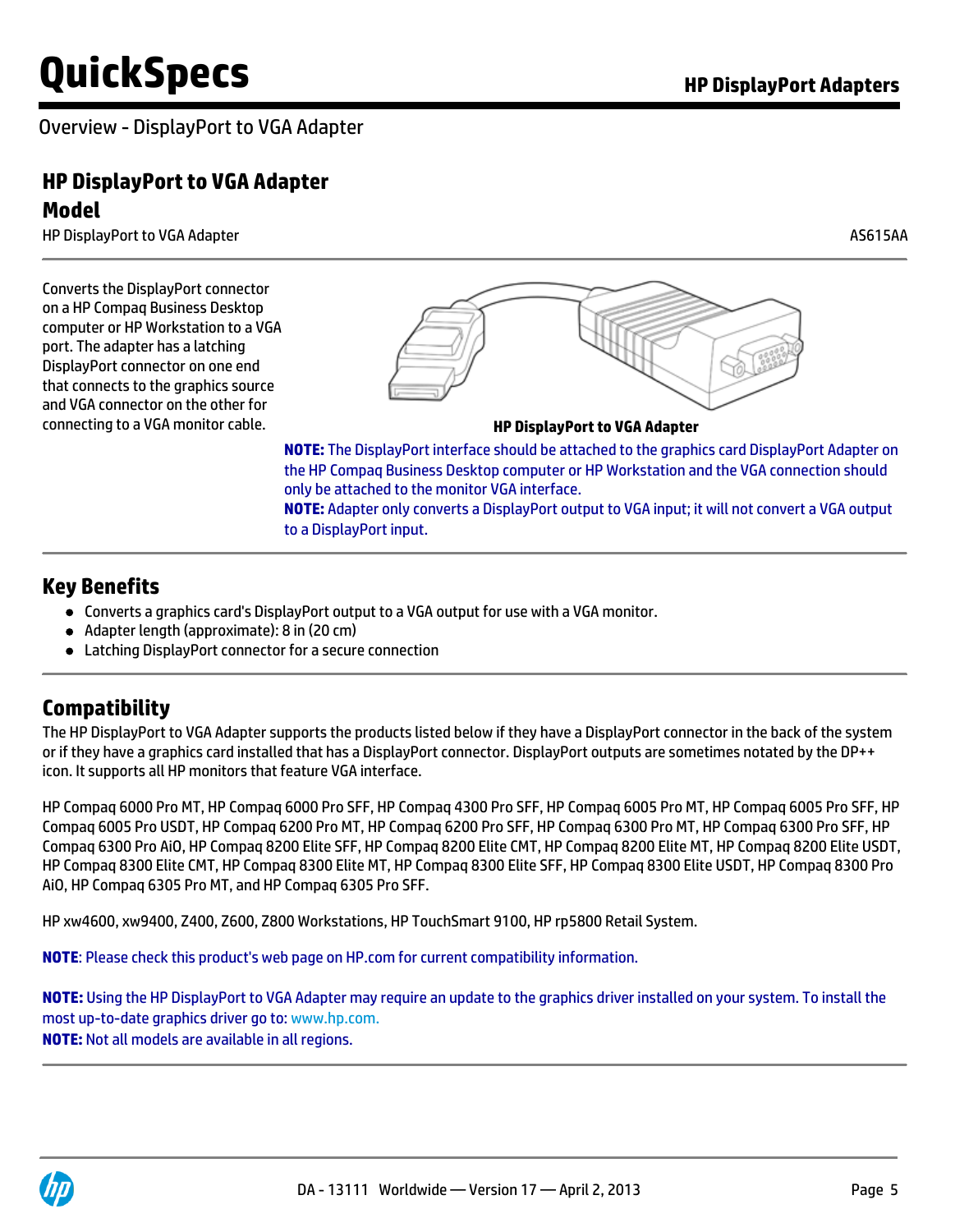Overview - DisplayPort to VGA Adapter

# **Spares information**

HP DisplayPort to VGA Adapter 663103-001

### **Service and Support**

The HP DisplayPort to VGA Adapter has either a one-year limited warranty or the remainder of the warranty of the HP product in which it is installed. Technical support is available seven days a week, 24 hours a day, by phone, as well as online support forums. Certain restrictions and exclusions apply.

#### **Technical Specifications**

| <b>Connectors</b>                             | DisplayPort and VGA connector                |
|-----------------------------------------------|----------------------------------------------|
| Adapter length                                | 8 in (20 cm)                                 |
| Adapter weight                                | $0.1$ lbs $(0.06$ kg)                        |
| <b>Option kit contents</b>                    | HP DisplayPort to VGA Adapter, documentation |
| <b>Maximum vertical refresh 85 Hz</b><br>rate |                                              |
| <b>Display support</b>                        | <b>162 MHz RAMDAC</b>                        |
| <b>Display max resolution</b>                 | 1600x1200                                    |

#### **HP DisplayPort to VGA adapter display resolutions and refresh rates**

**NOTE:** Other resolutions may be available but are not recommended as they may not have been tested and qualified by HP. Using the HP DisplayPort to VGA Adapter may require an update to the graphics driver installed on your system. To install the most up-to-date graphics driver go to: [www.hp.com.](http://www.hp.com.)

| <b>Resolution</b> | <b>Max refresh rate</b> |
|-------------------|-------------------------|
| 640x480           | 85                      |
| 800x600           | 85                      |
| 1024x768          | 85                      |
| 1280x720          | 85                      |
| 1280x1024         | 85                      |
| 1440×900          | 75                      |
| 1600x1200         | 60                      |
| 1680x1050         | 60                      |
| 1920x1080         | $60 - R$                |
| 1920x1200         | $60-R$                  |
|                   | .                       |

**NOTE:** 60-R denotes reduced blanking timings are used. Not all monitors support reduced blanking timing.

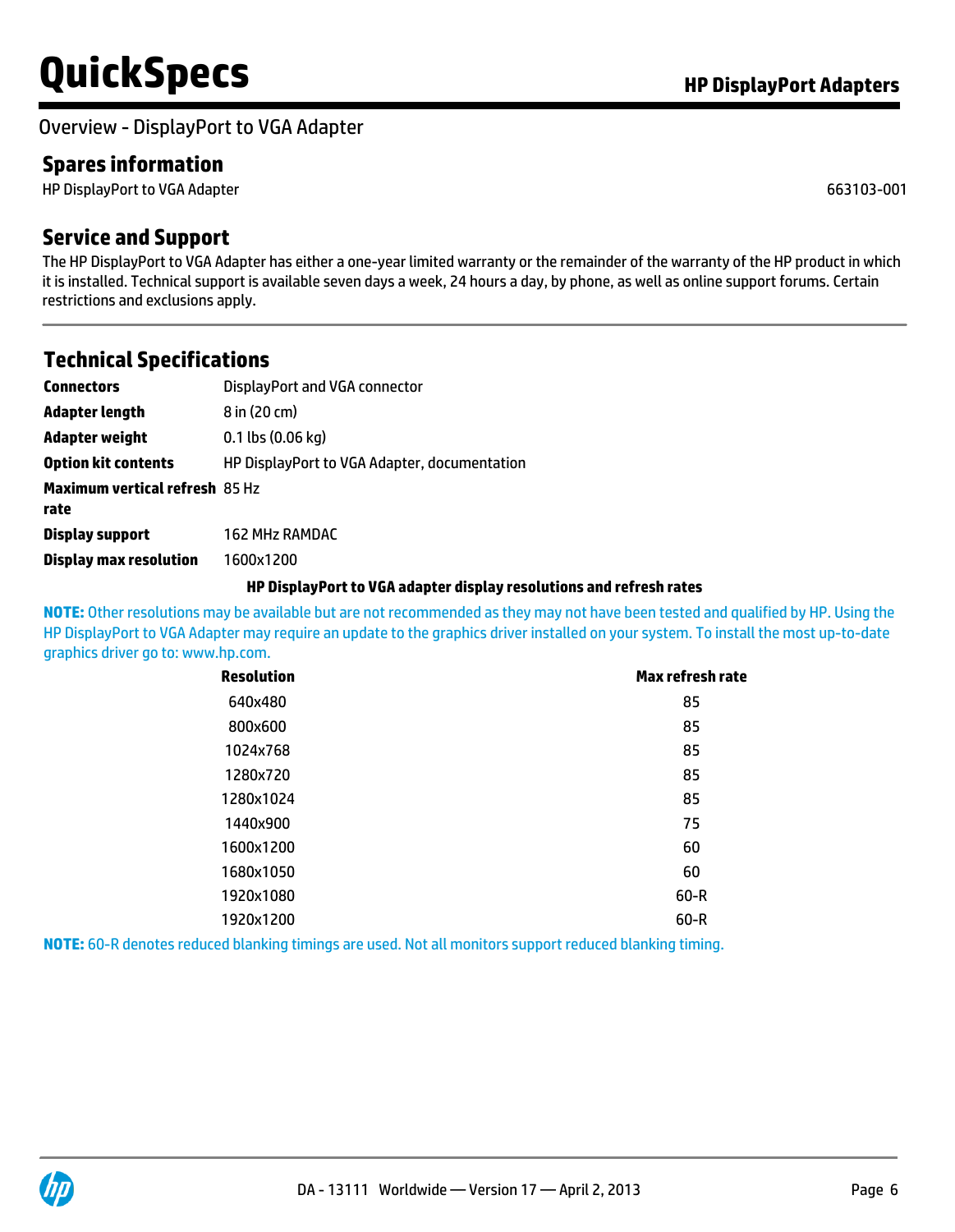Overview - DisplayPort Cable Kit

# **HP DisplayPort Cable Kit**

**Model**

HP DisplayPort Cable Kit VN567AA



Connects a DisplayPort connector on an HP Business Desktop computer to a DisplayPort connector on a monitor.

**HP DisplayPort Cable**

# **Key Benefits**

- Connects a DisplayPort connector on an HP Business Desktop computer to a DisplayPort connector on a monitor.
- 6.6 ft (2.0 m) cable

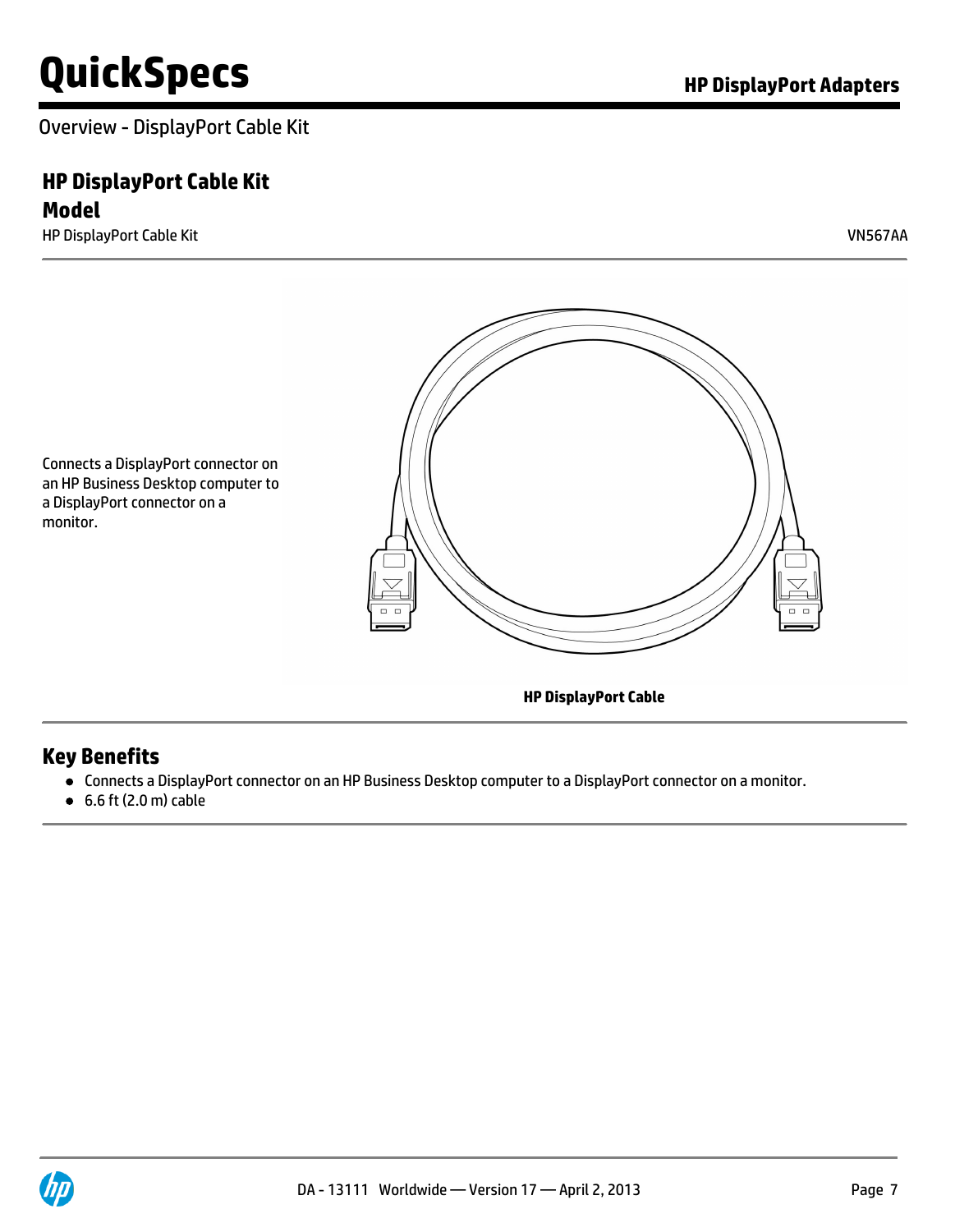#### Overview - DisplayPort Cable Kit

# **Compatibility**

The HP DisplayPort Cable supports the HP Compaq 6000 Pro MT, HP Compaq 6000 Pro SFF, HP Compaq 4300 Pro SFF, HP Compaq 6005 Pro MT, HP Compaq 6005 Pro SFF, HP Compaq 6005 Pro USDT, HP Compaq 6200 Pro MT, HP Compaq 6200 Pro SFF, HP Compaq 6300 Pro MT, HP Compaq 6300 Pro SFF, HP Compaq 6300 Pro AiO, HP Compaq 8200 Elite SFF, HP Compaq 8200 Elite CMT, HP Compaq 8200 Elite MT, HP Compaq 8200 Elite USDT, HP Compaq 8300 Elite CMT, HP Compaq 8300 Elite MT, HP Compaq 8300 Elite SFF, HP Compaq 8300 Elite USDT, HP Compaq 8300 Pro AiO, HP Compaq 6305 Pro MT, and HP Compaq 6305 Pro SFF.

HP TouchSmart 9100, HP rp5800 Retail System.

Compatible with any graphics card that has a DisplayPort output. DisplayPort outputs are sometimes notated by the DP++ icon.

**NOTE**: Please check this product's web page on HP.com for current compatibility information.

**NOTE:** Not all models are available in all regions.

### **Spares information**

HP DisplayPort Cable Kit 487562-001

#### **Service and Support**

The HP DisplayPort Cable Kit has either a one-year limited warranty or the remainder of the warranty of the HP product in which it is installed. Technical support is available seven days a week, 24 hours a day, by phone, as well as online support forums. Certain restrictions and exclusions apply.

# **Technical Specifications**

| <b>Connectors</b>          | <b>HP DisplayPort Cable</b>         |
|----------------------------|-------------------------------------|
| Adapter length             | $6.6$ ft $(2.0 \text{ m})$          |
| Adapter weight             | 0.26 lbs (0.120 kg)                 |
| <b>Option kit contents</b> | HP DisplayPort Cable, documentation |

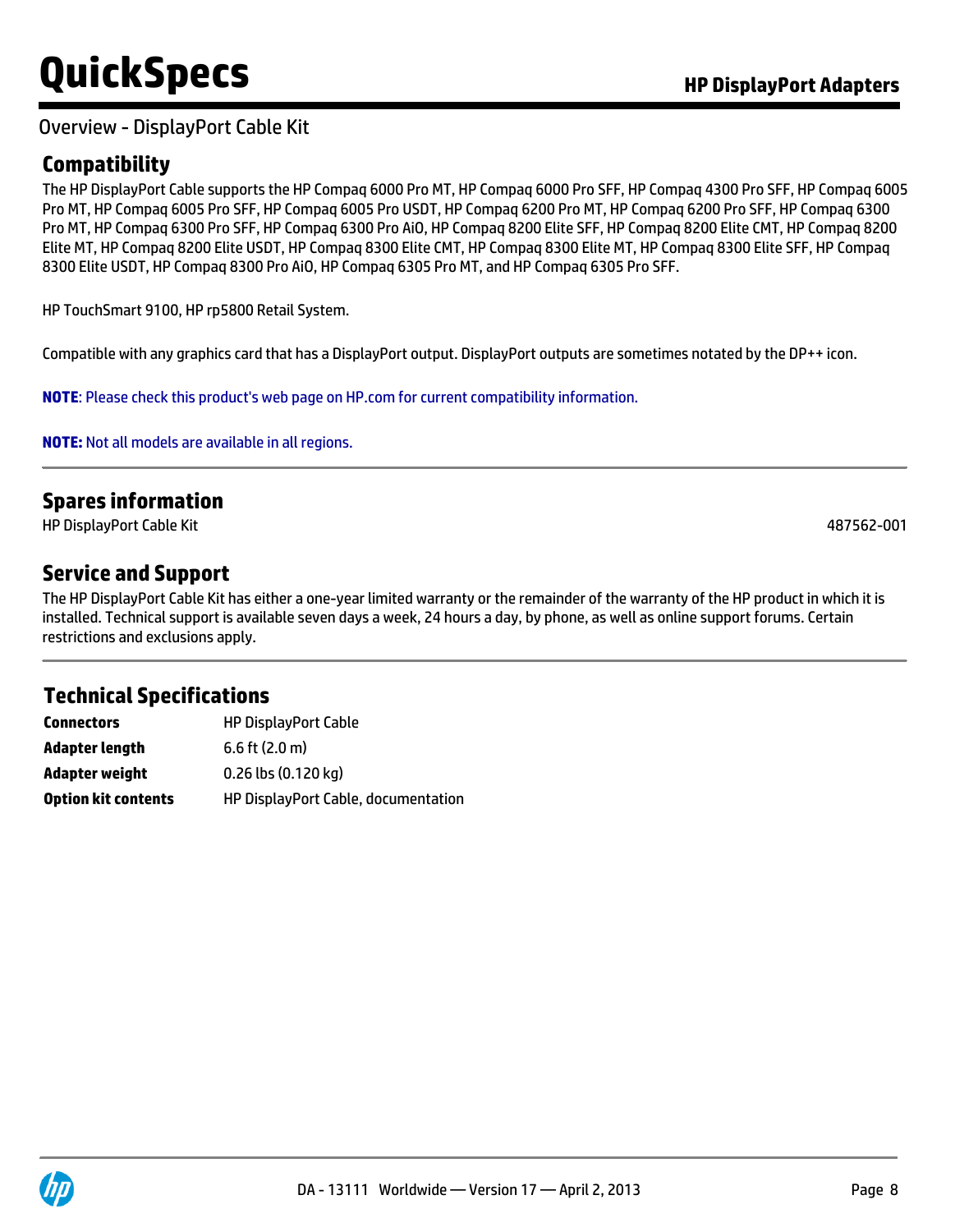### Overview - HP DisplayPort to Dual Link DVI-D Adapter

HP DisplayPort to Dual Link DVI-D Adapter NR078AA

Converts the DisplayPort connector on an HP Compaq Business Desktop computer or HP Workstation to a dual link DVI port. The adapter has a latching DisplayPort connector on one end, and a USB connector and DVI-D connector on the other end for connecting to a DVI monitor cable.



**HP DisplayPort to Dual Link DVI-D Adapter**

**NOTE:** The USB cable of the DisplayPort to Dual Link DVI-D adapter is for power only and should be connected to one of the system's rear USB ports. USB hubs may not provide sufficient power and are not recommended for use with this adapter.

#### **Key Benefits**

- Converts a graphics card's DisplayPort output to dual link DVI
- Resolution up to 2560x1600
- Supports all HP monitors that feature dual link DVI interface, including the HP LP3065 30-inch Widescreen LCD Monitor
- Latching DP connector for a secure connection

# **Compatibility**

The HP DisplayPort to Dual Link DVI-D Adapter supports the products listed below if they have a DisplayPort connector in the back of the system or if they have a graphics card installed that has a DisplayPort connector. DisplayPort outputs are sometimes notated by the DP++ icon. This adapter is supported on the following HP products:

HP Compaq dx2390 Microtower, HP Compaq dx2400 Microtower, HP Compaq dx2450 Microtower, HP Compaq dx7400 Microtower, HP Compaq dx7500 Microtower, HP Compaq dx7500 Small Form Factor, HP Compaq dc5800 Microtower, HP Compaq dc5850 Microtower, HP Compaq dc7800 Convertible Minitower, HP Compaq dc7900 Small Form Factor, HP Compaq dc7900 Convertible Minitower, HP Compaq dc7900 UltraSlim Desktop, HP Compaq 6000 Pro Microtower, HP Compaq 6000 Pro Small Form Factor, HP Compaq 6005 Pro Microtower Business PC, HP Compaq 6005 Pro Small Form Factor, HP Compaq 6200 Pro Microtower, HP Compaq 6200 Pro Small Form Factor, HP Compaq 6300 Pro Microtower, HP Compaq 6300 Pro Small Form Factor, HP Compaq 8200 Elite Small Form Factor, HP Compaq 8200 Elite Convertible Minitower, HP Compaq 8200 Elite Microtower, HP Compaq 8200 Elite Ultra-Slim Desktop, HP Compaq 8300 Elite Convertible Minitower, HP Compaq 8300 Elite Microtower, HP Compaq 8300 Elite Small Form Factor, HP Compaq 4300 Pro Small Form Factor Business Desktop PCs.

HP xw4600, xw9400, Z400, Z600 and Z800 Workstations, HP TouchSmart 9100, HP rp5800 Retail System.

**NOTE:** Not all models are available in all regions.